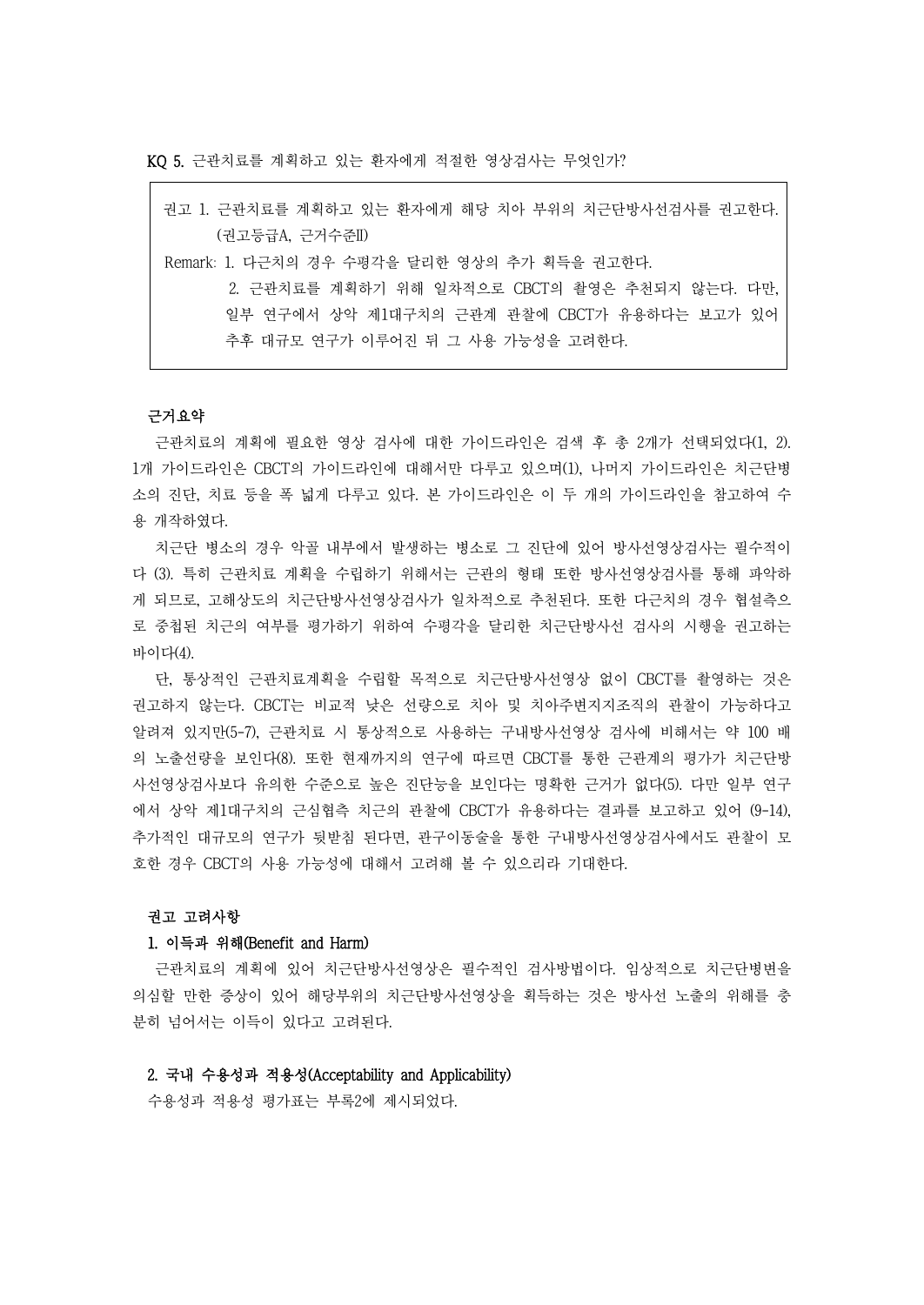# 3. 검사별 방사선량

치근단방사선검사의 유효선량은 약 1-8.3 uSv이다. 방사선량은 본문 P.1에 제시되었다.

## 참고문헌

1. Radiation No 172 Cone beam CT for dental and maxillofacial radiology. (Evidence-based guidelines)

2. Radiation protection 136 European guidelines on radiation protection in dental radiology.

3. Consensus report of the European Society of Endodontology on quality guidelines for endodontic treatment. Int Endod J 1994. 27:115-124.

4. Klein, RMF, Blake SA, Nattress SR, and Hirchmann PR. 1997. Evaluation of x-ray beam angulation for successful twin canal identification in mandibular incisors. Int Endod J 30:58-63.

5. Loftag-Hansen S, Huumonen S, Gröndahl K, Gröndahl H-G. Limited cone-beam CT and intraoral radiography for the diagnosis of periapical pathology. Oral Surg Oral Med Oral Pathol Oral Radiol Endod 2007; 103:114-119.

6. Low KMT, Dula K, Bürgin W, von Arx, T. Comparison of periapical radiography and limited cone-beam tomography in posterior maxillary teeth referred for apical surgery. J Endod 2008; 34: 557-562.

7. Matherne RP, Angelopoulos C, Kulild JC. Use of cone-beam computed tomography to identify root canal systems in vitro. J Endod 2008; 34: 87-89.

8. Han S, Lee B, Shin G, Choi J, Kim J, Park C, Park H, Lee K, Kim YH, Dose area product measurement for diagnostic reference levels and analysis of patient dose in dental radiography. Radiation Protection Dosimetry (2012), Vol. 150, No. 4, pp. 523–531.

9. Neelakantan P, Subbarao C, Ahuja R, Subbarao CV, Gutmann JL. Cone-Beam Computed Tomography Study of Root and Canal Morphology of Maxillary First and Second Molars in an Indian Population. J Endod 2010a; 36: 1622-1627.

10. Wang Y, Zheng QH, Zhou XD, Tang L, Wang Q, Zheng GN, Huang DM. Evaluation of the root and canal morphology of mandibular first permanent molars in a western Chinese population by cone-beam computed tomography. J Endod 2010; 36: 1786-1789.

11. Zheng QH, Wang Y, Zhou XD, Wang Q, Zheng GN, Huang DM. Evaluation of the root and canal morphology of mandibular first permanent molars in a Chinese population. J Endod 2010; 36: 1480-1484.

12. Zhang R, Yang H, Yu X, Wang H, Hu T, Dummer PM. Use of CBCT to identify the morphology of maxillary permanent molar teeth in a Chinese subpopulation. Int Endod J 2011;44:162-169.

13. Baratto FF, Zaitter S, Haragushiku GA, de Campos EA, Abuabara A, Correr GM. Analysis of the internal anatomy of maxillary first molars by using different methods. J Endod 2009; 35: 337-342.

14. Kashyap RR, Beedubail SP, Kini R, Rao PK.Assessment of the number of root canals in